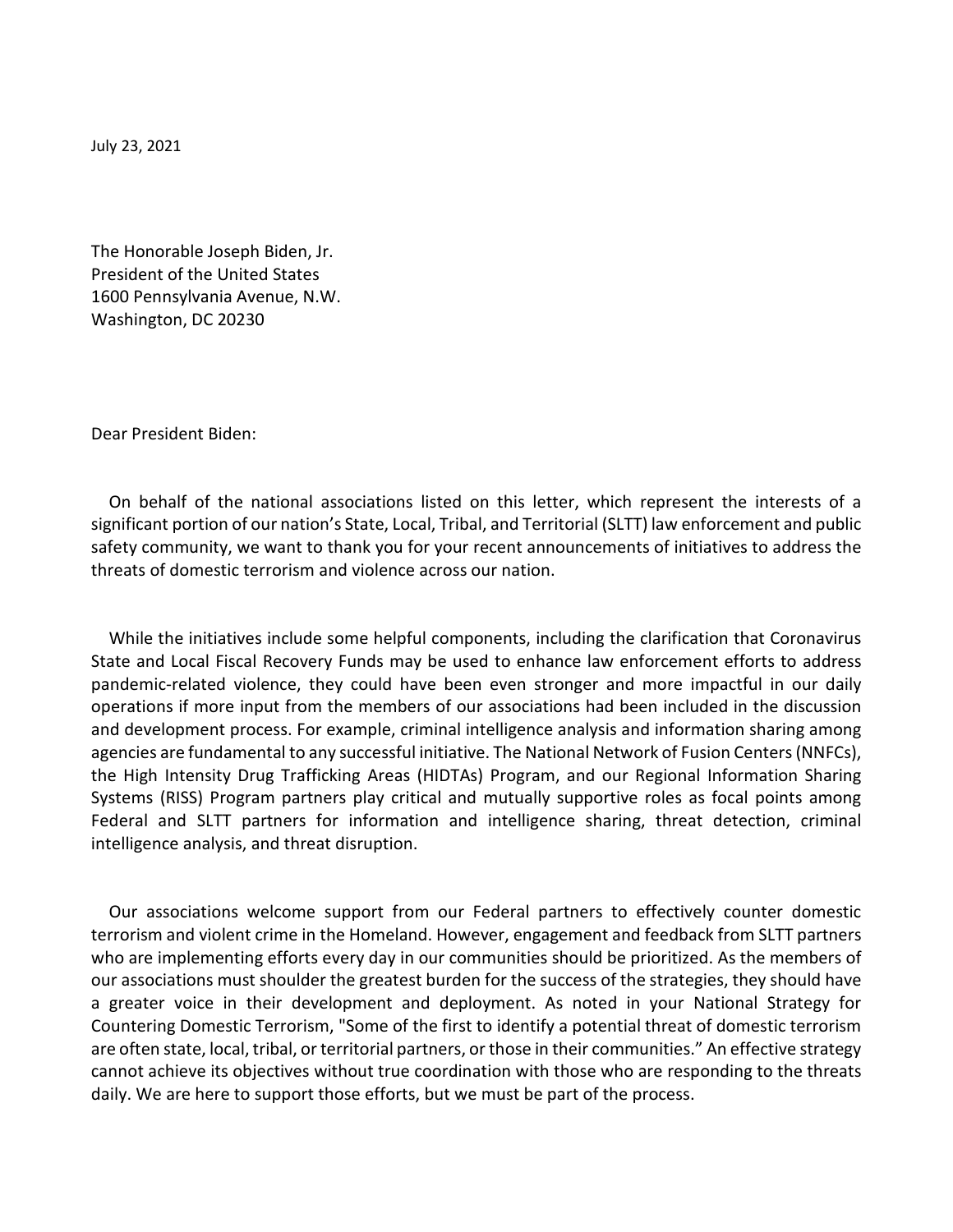In the aftermath of September 11, 2001, our SLTT law enforcement community focused on working with Federal partners to help build a framework that enables broad-scale exchange of pertinent justice and public safety information, as well as the effective sharing of criminal intelligence that is essential to preventing criminal activity, including terrorism-related events. With the support of the U.S. Attorney General, the Global Justice Information Sharing Initiative (GLOBAL) and Criminal Intelligence Coordinating Council (CICC) were formed as the cornerstones of this nationwide coordination and collaboration.

Our designated GLOBAL and CICC representatives currently provide recommendations to the Attorney General to improve our ability to detect, identify, prevent, mitigate, and respond to terrorist acts and the major criminal activity that threatens public safety. Our representatives on these advisory bodies are available to support the implementation of the recent strategies and assist with the development of any future strategies.

We are operating in the most dynamic threat environment that we have seen since 9/11. We have also seen increasing challenges to addressing the new threat environment. Some of these challenges remind us of the collaboration issues that we encountered prior to 9/11. The challenges include issues related to criminal justice information services access, intelligence information sharing between Federal, state, and local authorities, the deployment of Federal resources to our fusion centers, HIDTAs, and RISS watch centers, and the prioritization of partnerships between Federal and SLTT partners.

We know that collaboration, information sharing, criminal intelligence, and the appropriate deployment of Federal resources to augment what all of us are doing in each of our communities every day can help turn the tide. We are standing by to work with you and your team to help protect America.

Sincerely,

Workakel

Mark Keel Chief – South Carolina Law Enforcement Division Association of State Criminal Investigative Agencies (ASCIA)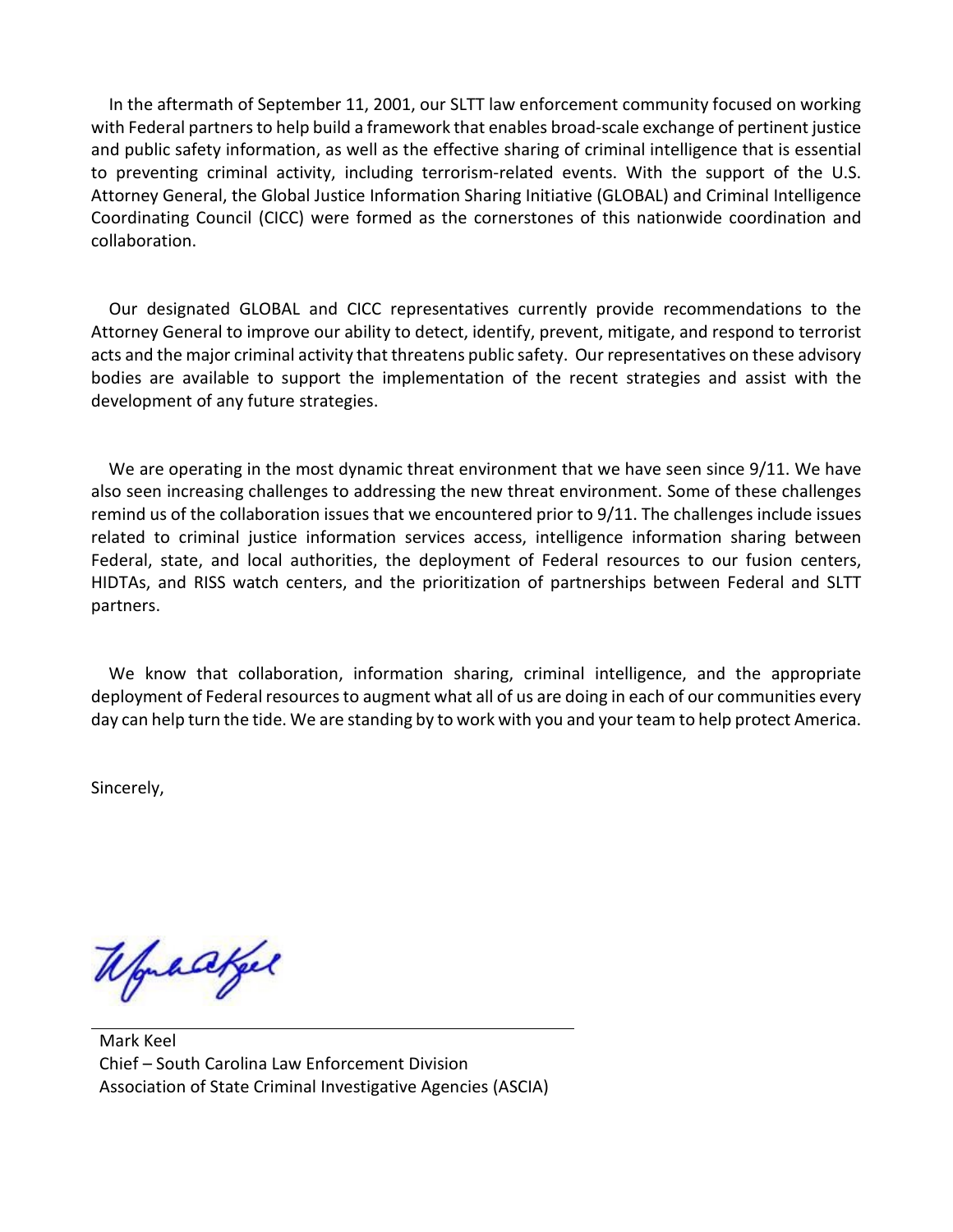Art Acevedo President, Chief – Miami Police Department Major Cities Chiefs Association (MCCA)

inberty Jr. 'A J,

Kim Wagner Executive Director Major County Sheriffs of America (MCSA)

 $\Omega$ 

Jonathan Thompson Executive Director National Sheriff's Association (NSA)

Bush

Bob Bushman President National Narcotic Officers' Associations' Coalition (NNOAC)